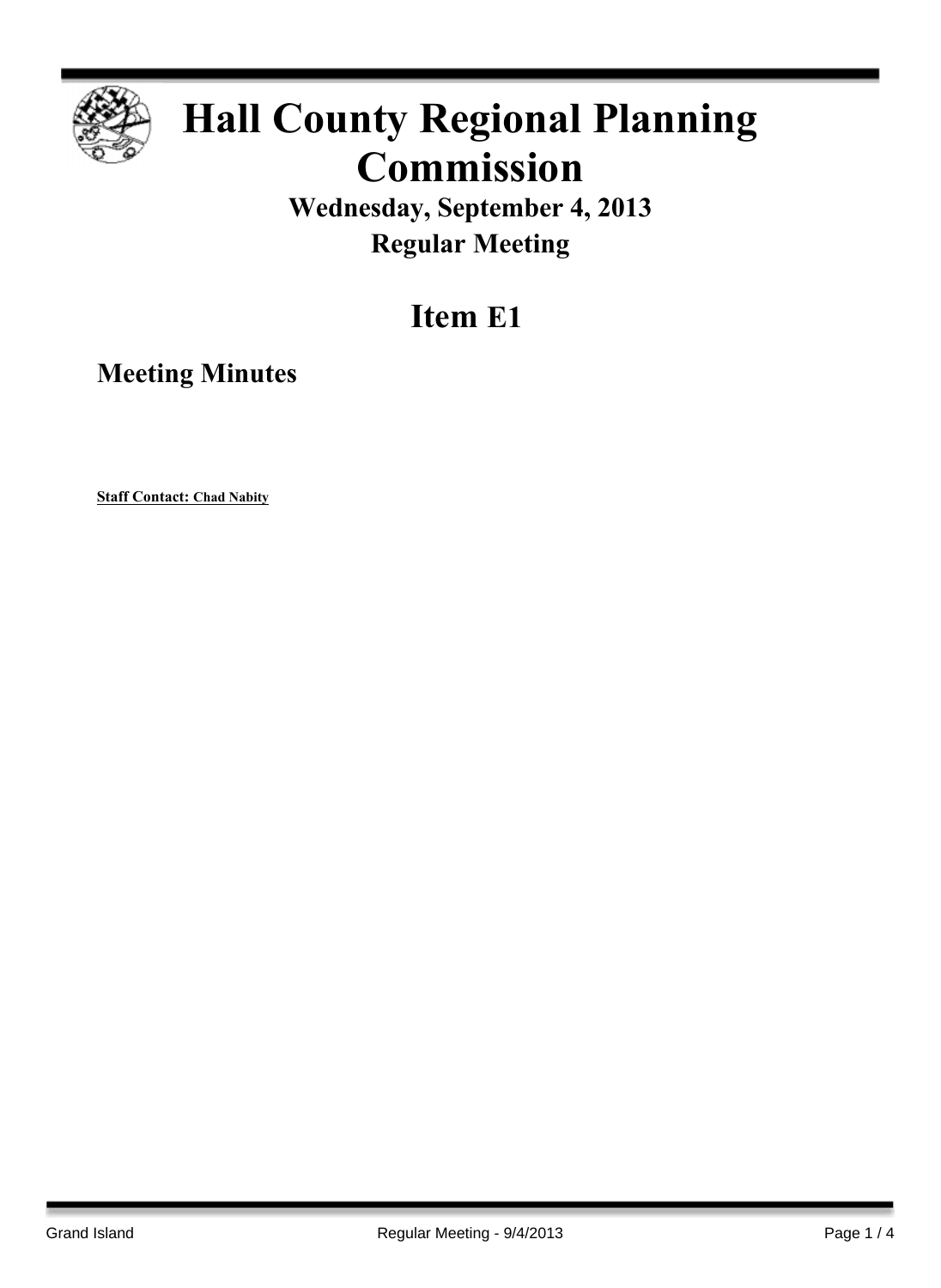

#### THE REGIONAL PLANNING COMMISSION OF HALL COUNTY, GRAND ISLAND, WOOD RIVER AND THE VILLAGES OF ALDA, CAIRO, AND DONIPHAN, **NEBRASKA**

| <b>Minutes</b> |  |
|----------------|--|
| for            |  |
| August 7, 2013 |  |
|                |  |

The meeting of the Regional Planning Commission was held Wednesday, August 7, 2013, in the Community Meeting Room - City Hall – Grand Island, Nebraska. Notice of this meeting appeared in the "Grand Island Independent" July 27, 2013.

| Present: Leslie Ruge             | Dennis McCarty |
|----------------------------------|----------------|
| Pat O'Neill                      | Julie Connelly |
| <b>Bill Hayes</b>                | Deb Reynolds   |
| Karen Bredthauer<br>Mark Haskins | Scott Eriksen  |
|                                  |                |

Absent: Jaye Monter, John Amick, Don Snodgrass

Other:

Staff: Chad Nabity, Rose Rhoads

Press:

#### **1. Call to order.**

Chairman O'Neill called the meeting to order at 6:00 p.m.

O'Neill stated that this was a public meeting subject to the open meetings laws of the State of Nebraska. He noted that the requirements for an open meeting were posted on the wall in the room and easily accessible to anyone who may be interested in reading them.

#### **2. Minutes of July 10, 2013 meeting.**

A motion was made by Eriksen to approve the meeting minutes and seconded by McCarty to approve the Minutes of the July 10, 2013 meeting as mailed.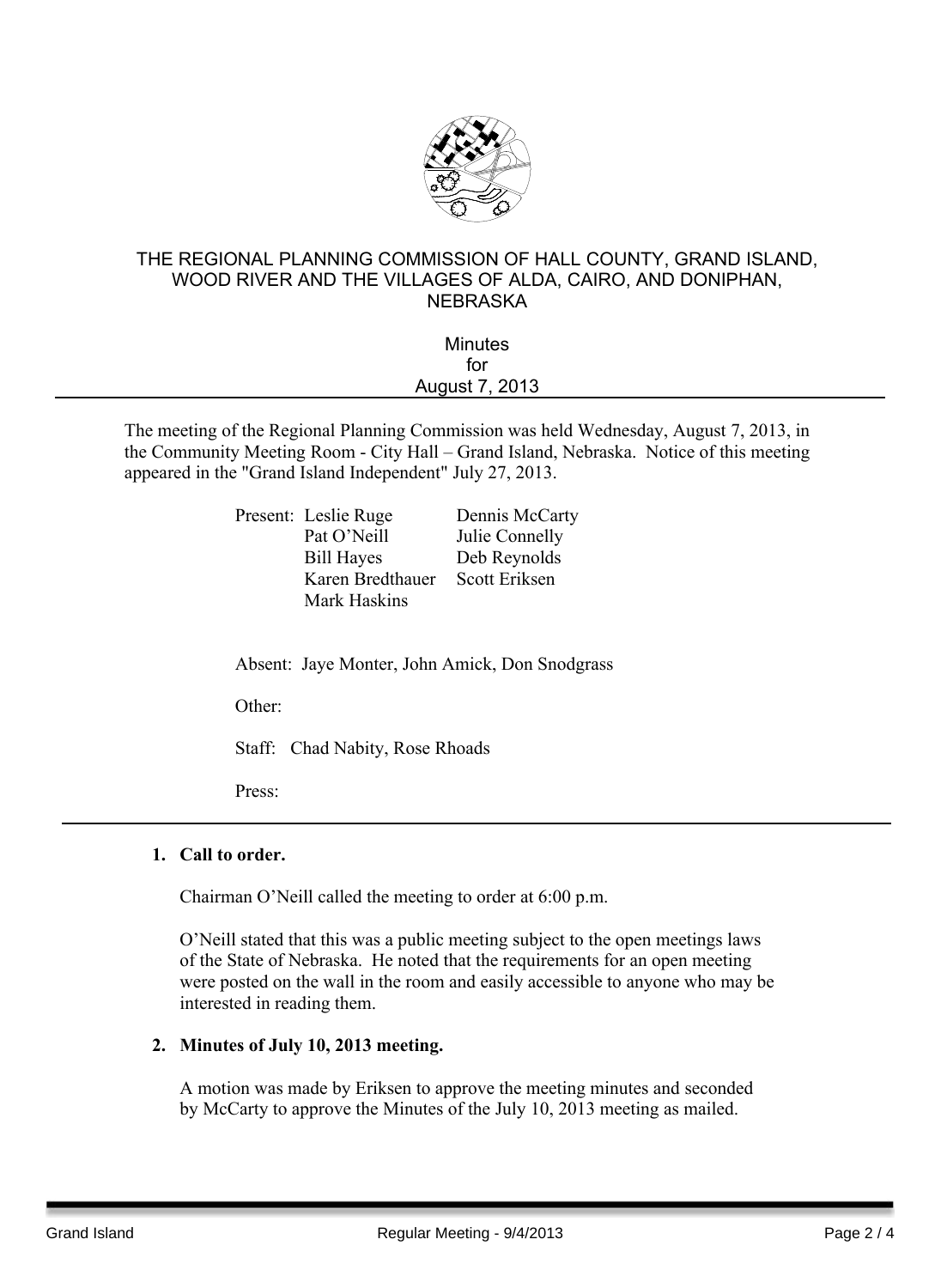The motion carried with 9 members present and 8 voting in favor (McCarty, Reynolds, Connelly, O'Neill, Haskins, Eriksen, Ruge, and Bredthauer) and 1 member present abstaining (Hayes).

#### **3. Request Time to Speak.**

No one requested time to speak.

**4. Public Hearing – Rezone -** A request to rezone properties on a track of land comprising of Lot One (1), in Block Three (3), in the Original Town of Doniphan, Hall County, Nebraska, West of the  $6<sup>th</sup>$  P.M., from R3 – Multi Family Residential to BG -General Commercial Zone, in the Village of Doniphan. (C-20-2013Don)

O'Neill opened the Public Hearing.

Nabity explained this rezone request change would allow this property to have a commercial building on the south and a single family home to the north.

O'Neill closed the Public Hearing.

A motion was made by Haskins and seconded by Connelly to approve the Rezone.

A roll call vote was taken and the motion passed with 9 members present and 9 voting in favor (McCarty, Hayes, Ruge, Connelly, Reynolds, Haskins, Bredthauer, Eriksen and O'Neill) and no one voting against.

**5. Final Plat – Gerdes Subdivision** – located south of Plum St., and west of Hoffman Ave, in Doniphan, in Hall County, Nebraska. Consisting of (2 Lots) and .690 acres.

A motion was made by McCarty and seconded by Bredthauer to approve the final plat of Gerdes Subdivision.

A roll call vote was taken and the motion passed with 9 members present and 9 voting in favor (McCarty, Hayes, Ruge, Connelly, Reynolds, Haskins, Bredthauer, Eriksen and O'Neill) and no one voting against.

#### **6. Hazard Mitigation Plan Update**

Jon Rosenlund reviewed the Hazard Mitigation Survey Summaries.

#### **7. Planning Director's Report**

Nabity spoke briefly about items for next month's meeting. O'Neill, Ruge and Bredthauer volunteered for the committee to select the Community Beautification Award.

#### **8. Next Meeting September 4, 2013**